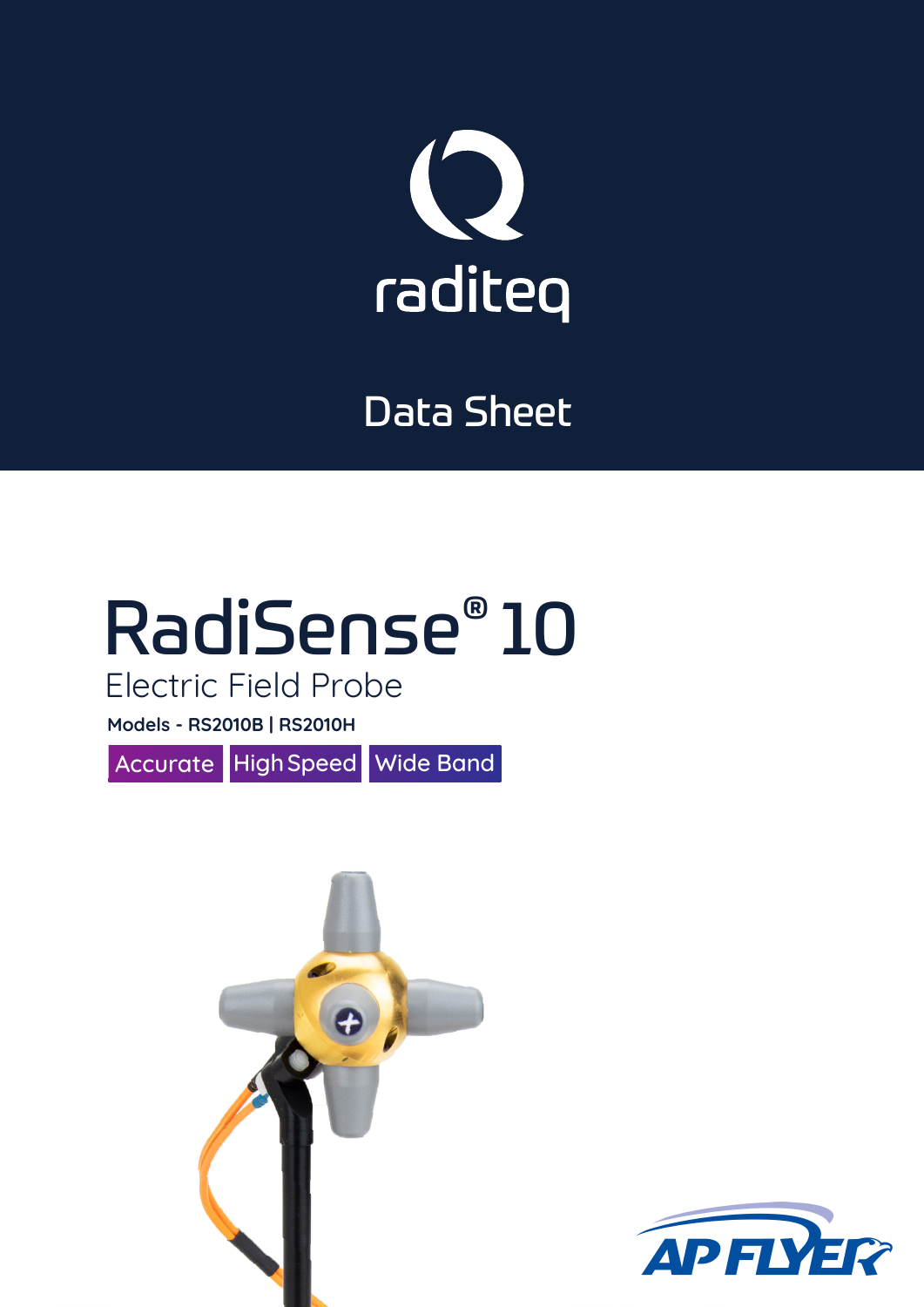## RadiSense® 10

#### **Models - RS2010B | RS2010H**

### The fast and accurate E-field probe

### Accurate High Speed Wide Band

Due to a new patented technology, drastically improving the isotropic behaviour, the RadiSense® 10 is the most accurate electrical field (E-Field) probe in the world! The probe can be used to measure the field strength over a wide frequency band from 9 kHz to 12 GHz. The ongoing endeavour of Raditeg to improve our products, has now resulted in an unprecedented accurate E-Field probe.

Why is accuracy important? To perform correct radiated immunity (susceptibility) tests, the absolute electrical field strength must be measured accurately. This is important during actual testing, as well as during verification (substitution test) and during 1-, 4- or 16-point calibrations. Based on these measurements, the power to be provided by the signal generators and power amplifiers is determined.

**What influences accuracy?** Firstly, the size of the probe is important. The smaller the probe the better. The change from cubical to spherical probes improved the accuracy. Furthermore, aspects like amplitude linearity, frequency response, temperature drift and non-isotropic behaviour of the probe, are important parameters.

**Superb Isotropy** Isotropic behaviour of E-field probes is rather underexposed. The isotropic response is the dependency of the measured field strength in relation to the position of the probe in the electric field. The lower this dependency, the better. During testing in an anechoic chamber, the surrounding walls, floor and ceiling will cause reflections. these reflections arrive at the probe elements from different angles. This results in large and unpredictable measurement errors when your probe is not isotropic. Furthermore, isotropic behaviour was often specified at MHz frequencies, while the non-isotropic behaviour will cause substantial measurement errors specifically at higher frequencies. Due to its superior design, the isotropic response of the RadiSense® 10 is improved by typically a factor of 5 compared to the competition. This will lead to a factor of 2 or more improvement of the overall measurement accuracy!

**How is accuracy achieved?** The RadiSense® 10 uses a spherical design with six antenna elements and a laser power supply, providing an extreme small measuring volume. Patented technology is used to optimize the isotropic response. All these factors together make the RadiSense® 10 probe the most accurate, commercially available, E-Field probe in the world. Due to its unique antenna design of the RadiSense® 10 an extremely wide frequency range from 9 kHz to 12 GHz is covered with a single E-field probe. This makes the RadiSense® 10 ideal for nearly all (EMC) test applications. The RadiSense® 10 offers a maximum speed of 100 isotropic measurements per second, enabling fast measurements for all EMC test applications like: Automotive, Military/Aerospace, and Industrial/Telecom testing in anechoic chambers or reverberation chambers.



**Internal calibration data** The linearity adjustment data is by default stored inside the probe. In addition, the frequency response calibration data of the X-Y-Z axis can be stored as user correction data inside the probe. As a result there is no need to apply frequency dependent corrections for individual axis' in software anymore. This feature results in a high accuracy and ease-of-use.